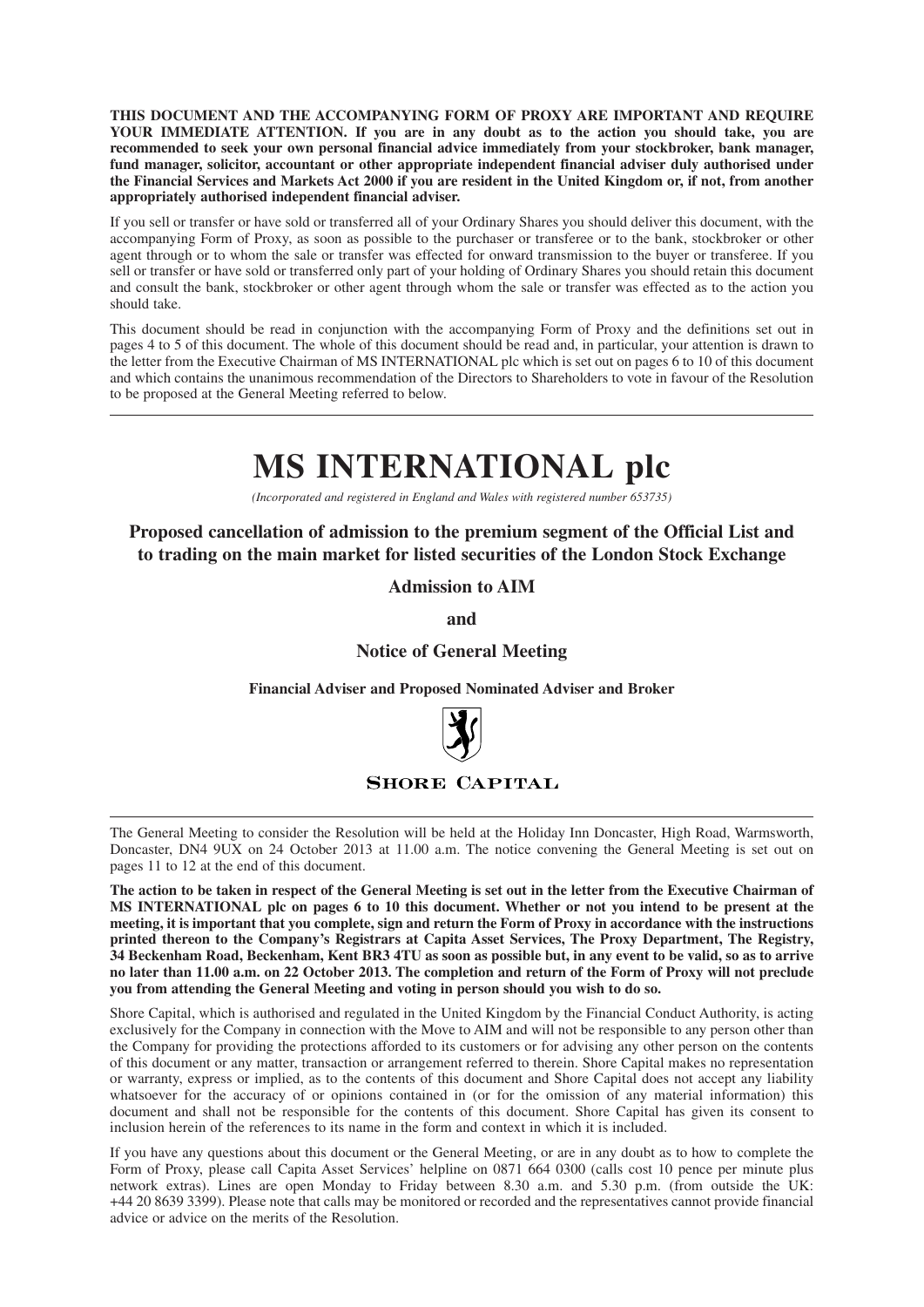# **CONTENTS**

|                                               | Page           |
|-----------------------------------------------|----------------|
| <b>Expected timetable of principal events</b> | 3              |
| <b>Definitions</b>                            | $\overline{4}$ |
| <b>Letter from the Executive Chairman</b>     | 6              |
| <b>Notice of General Meeting</b>              |                |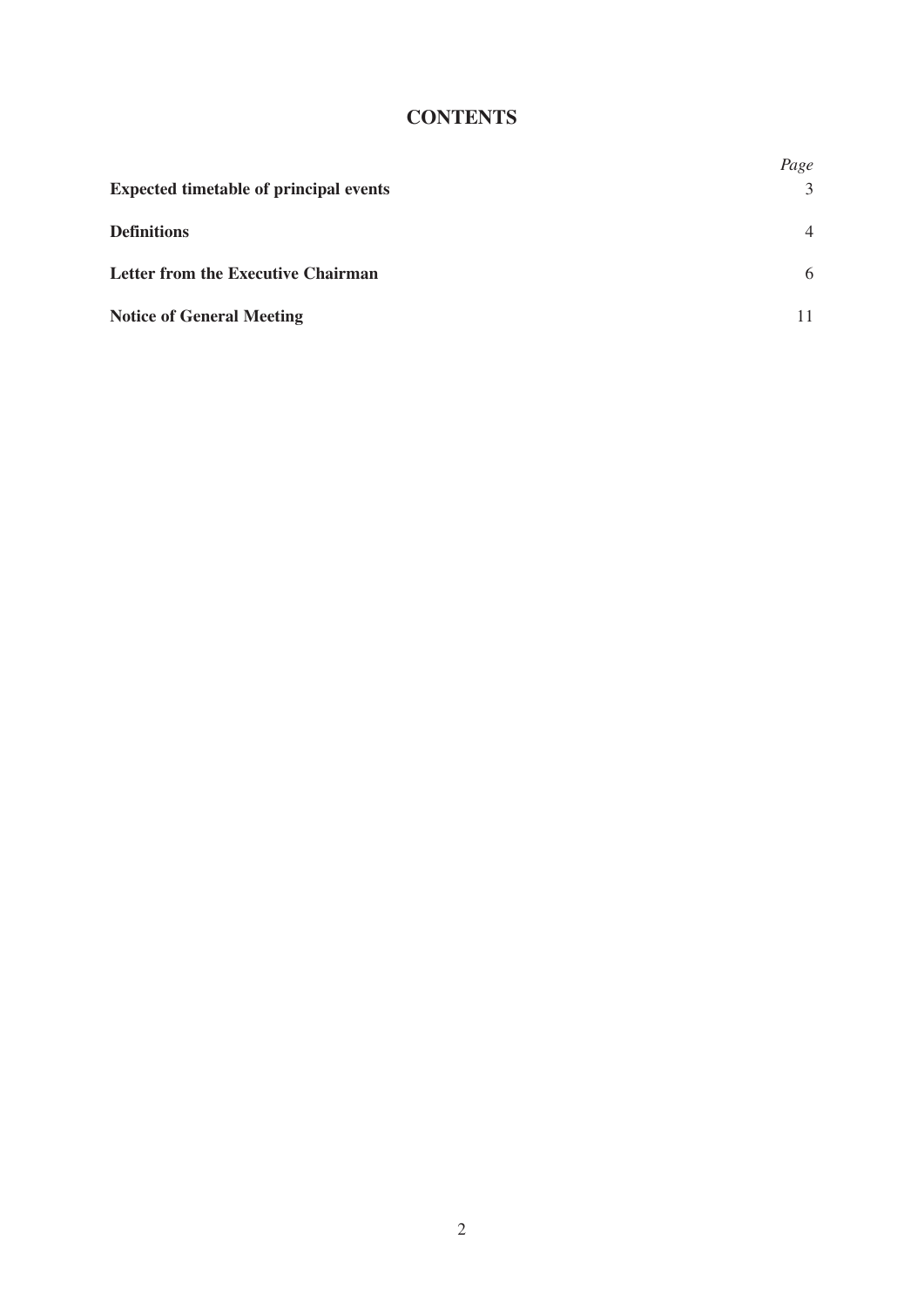# **EXPECTED TIMETABLE OF PRINCIPAL EVENTS**

| Event                                                        |                               |
|--------------------------------------------------------------|-------------------------------|
| Publication of this document                                 | 1 October 2013                |
| Latest time and date for receipt of completed Forms of Proxy | 11.00 a.m. on 22 October 2013 |
| General Meeting                                              | 11.00 a.m. on 24 October 2013 |
| Last day of dealings on the Official List                    | 21 November 2013              |
| Cancellation effective                                       | 8.00 a.m. on 22 November 2013 |
| Admission and commencement of dealings on AIM                | 8.00 a.m. on 22 November 2013 |

Note:

Each of the times and dates above are indicative only and subject to change without consultation. If any of the above times and/or dates change, the revised times and/or dates will be notified by announcement on a Regulatory Information Service. References in this document to time are to London time, unless specified otherwise.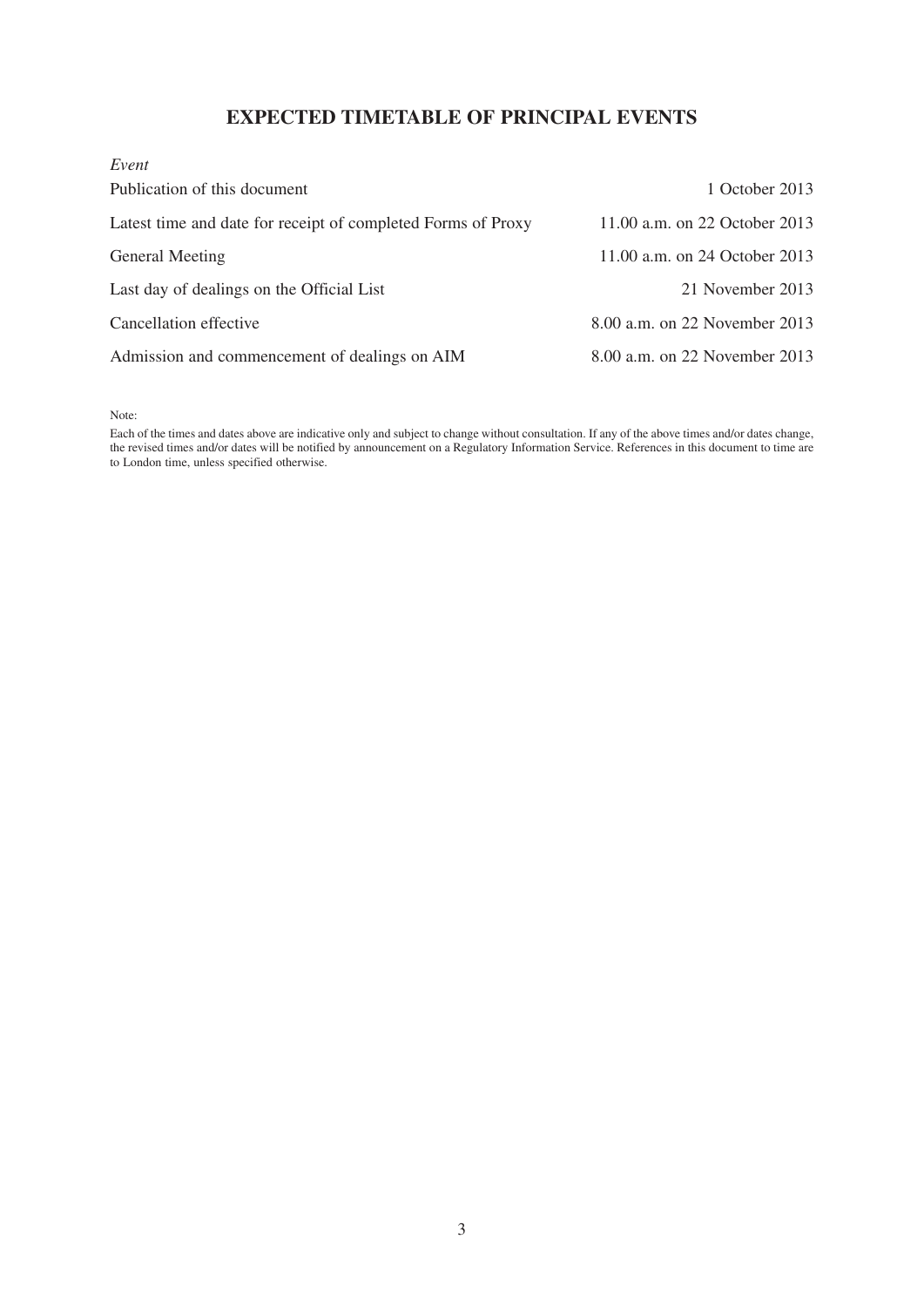## **DEFINITIONS**

| "Admission"                        | the admission of the entire issued share capital of the<br>Company to trading on AIM becoming effective in<br>accordance with the AIM Rules for Companies                                       |
|------------------------------------|-------------------------------------------------------------------------------------------------------------------------------------------------------------------------------------------------|
| "AIM"                              | the market of that name operated by the London Stock<br>Exchange                                                                                                                                |
| "AIM Rules"                        | the AIM Rules for Companies and the AIM Rules for<br><b>Nominated Advisers</b>                                                                                                                  |
| "AIM Rules for Companies"          | the rules which set out the obligations and responsibilities in<br>relation to companies whose shares are admitted to AIM as<br>published by the London Stock Exchange from time to time        |
| "AIM Rules for Nominated Advisers" | the rules which set out the eligibility, obligations and certain<br>disciplinary matters in relation to nominated advisers as<br>published by the London Stock Exchange from time to time       |
| "Board"                            | the board of Directors of the Company from time to time                                                                                                                                         |
| "Business Day"                     | any day on which the London Stock Exchange is open for the<br>transaction of business                                                                                                           |
| "Cancellation"                     | the cancellation of admission to the premium segment of the<br>Official List and to trading on the Main Market                                                                                  |
| "Companies Act 2006"               | the Companies Act 2006 to the extent in force from time to<br>time                                                                                                                              |
| "Directors"                        | the existing directors of the Company whose names are set<br>out on page 6 of this document                                                                                                     |
| "Form of Proxy"                    | the form of proxy accompanying this document for use at the<br><b>General Meeting</b>                                                                                                           |
| "FCA"                              | the Financial Conduct Authority                                                                                                                                                                 |
| "FSMA"                             | the Financial Services and Markets Act 2000                                                                                                                                                     |
| "General Meeting"                  | the general meeting of the Company convened for 11.00 a.m.<br>on 24 October 2013 at the Holiday Inn Doncaster, High Road,<br>Warmsworth, Doncaster, DN4 9UX by the Notice of General<br>Meeting |
| "Listing Rules"                    | the listing rules made by the FCA under Part VI of FSMA                                                                                                                                         |
| "London Stock Exchange"            | London Stock Exchange plc                                                                                                                                                                       |
| "Main Market"                      | the London Stock Exchange's main market for listed<br>securities                                                                                                                                |
| "MSI" or "Company"                 | MS INTERNATIONAL plc, a company registered in England<br>and Wales with registered number 653735                                                                                                |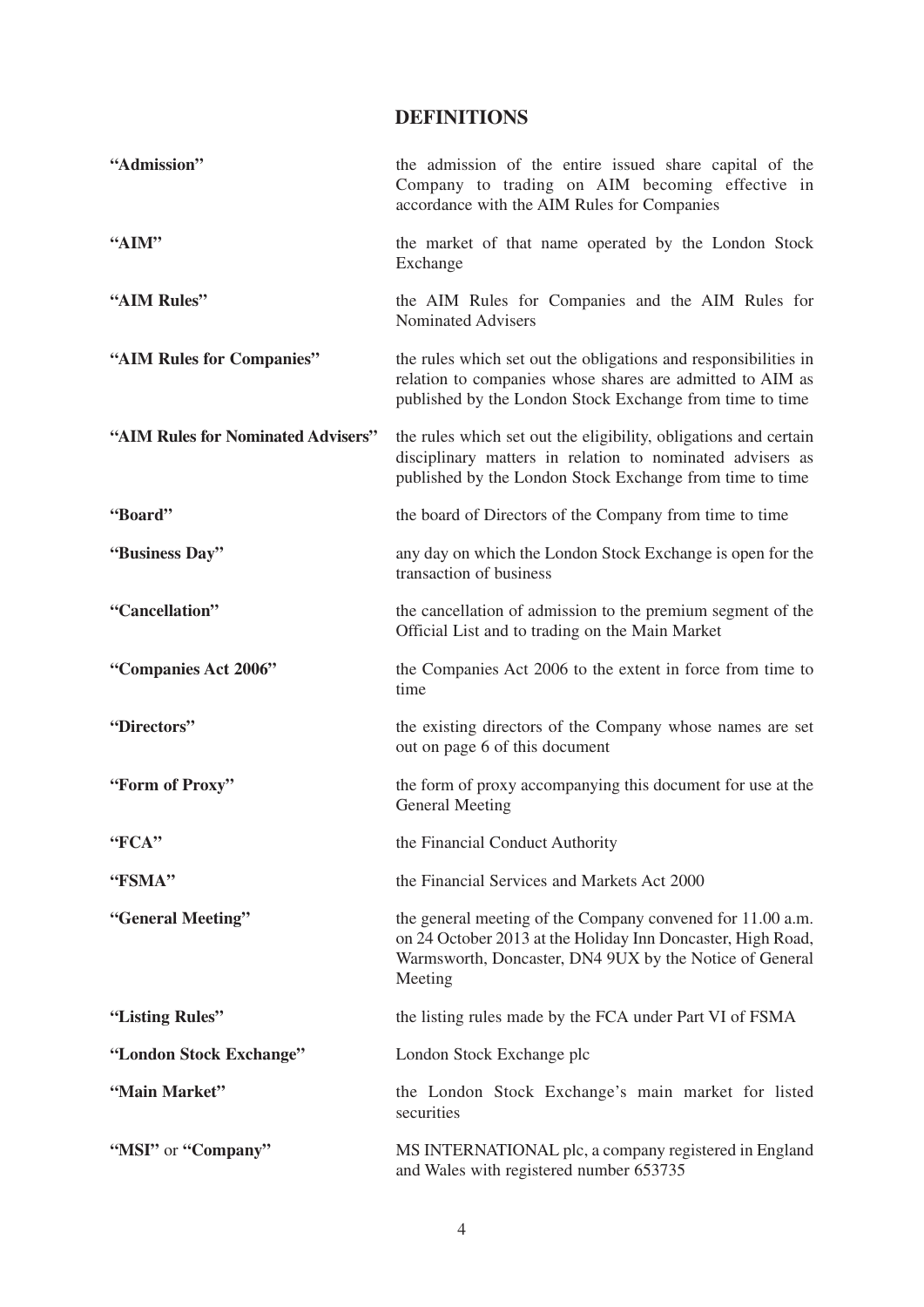| "Move to AIM"                  | the Cancellation and the Admission                                                                           |
|--------------------------------|--------------------------------------------------------------------------------------------------------------|
| "Notice of General Meeting"    | the notice of general meeting set out at the end of this<br>document                                         |
| "Official List"                | the Official List of the FCA                                                                                 |
| "Ordinary Shares"              | ordinary shares of 10 pence each in the capital of the<br>Company                                            |
| "Prospectus Rules"             | the prospectus rules made by the FCA under Part VI of<br><b>FSMA</b>                                         |
| "QCA"                          | Quoted Companies Alliance                                                                                    |
| "Registrar"                    | Capita Asset Services Limited                                                                                |
| "Resolution"                   | the resolution set out in the Notice of General Meeting                                                      |
| "Shareholder"                  | a holder of Ordinary Shares from time to time                                                                |
| "Shore Capital"                | Shore Capital and Corporate Limited or Shore Capital<br>Stockbrokers Limited, as the context admits          |
| "UKLA"                         | the FCA, acting in its capacity as the competent authority for<br>the purposes of Part VI of FSMA            |
| "UK Corporate Governance Code" | the UK Corporate Governance Code published by the<br>Financial Reporting Council, in force from time to time |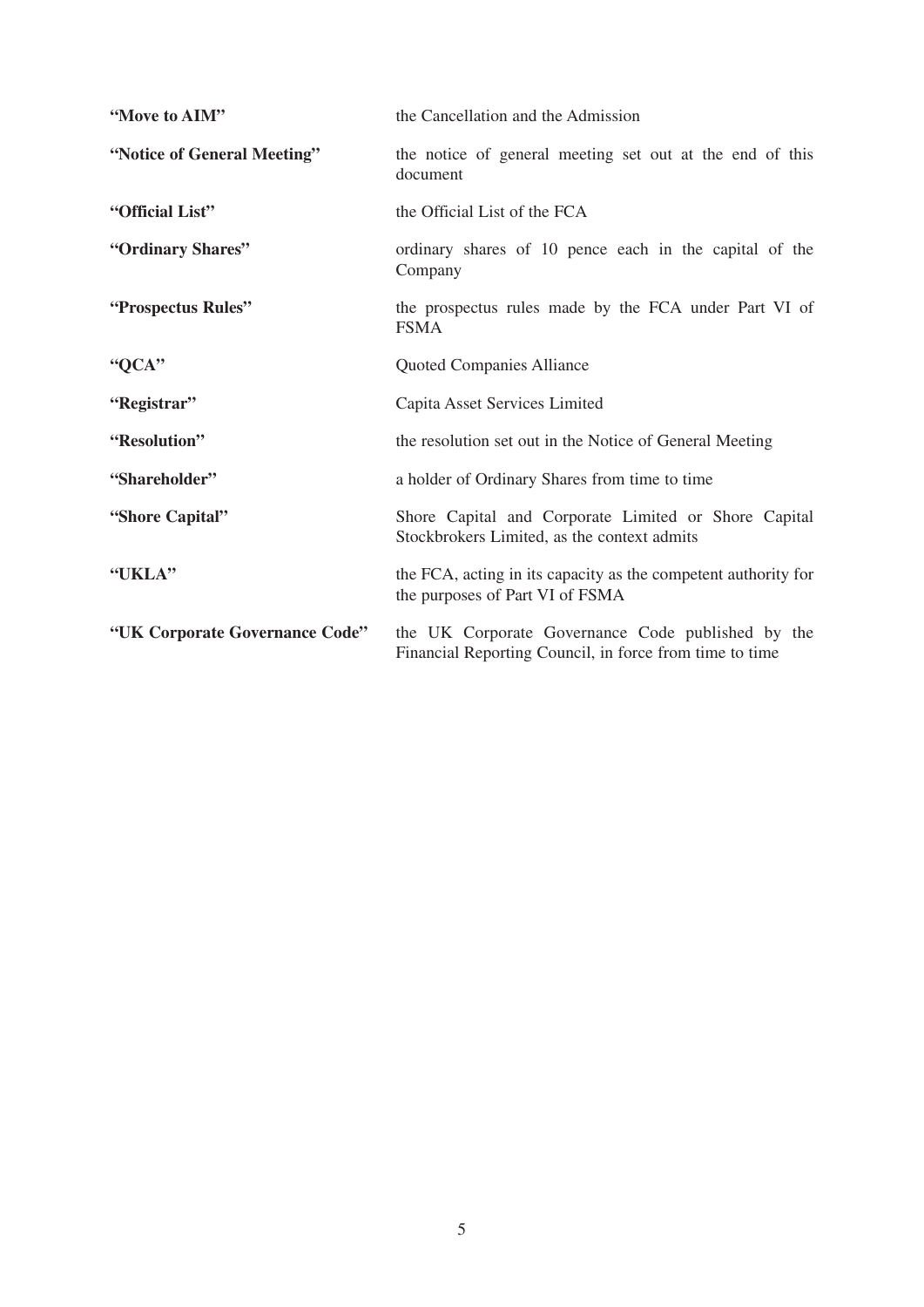# **LETTER FROM THE EXECUTIVE CHAIRMAN**

# **MS INTERNATIONAL plc**

*(Incorporated and registered in England and Wales under number 653735)*

Michael Bell *(Executive Chairman)* Balby Carr Bank Michael O'Connell *(Finance Director)* Doncaster Nicholas Bell *(Executive Director)* DN4 8DH Roger Lane-Smith *(Non-executive Director)* United Kingdom David Pyle *(Non-executive Director)*

*Directors: Registered office:*

1 October 2013

*To the Shareholders and, for information purposes only, to the holders of options under the Company's share option schemes*

Dear Shareholder

## **Proposed Move to AIM**

### **1. Introduction**

The Board is seeking the authority of the Shareholders to cancel the listing of the Company's Ordinary Shares on the Official List and their trading on the London Stock Exchange's main market for listed securities and to apply for admission of the entire issued share capital of the Company to trading on AIM.

Under the Listing Rules, the Cancellation requires the Company to obtain the prior approval for such cancellation of not less than 75 per cent. of Shareholders who vote in person or by proxy at a general meeting. Therefore, the Resolution being proposed at the General Meeting, to be held at the Holiday Inn Doncaster, High Road, Warmsworth, Doncaster, DN4 9UX at 11.00 a.m. on 24 October 2013, to approve the Cancellation and Admission is being proposed as a special resolution. If the Resolution is passed, the Board proposes to make an application to the UKLA for the Cancellation to be effected and an application to AIM for the Admission.

The purpose of this document is to outline the reasons for, and provide further information on, the proposed Move to AIM and to explain why the Board believes such proposal to be in the best interests of the Company and its Shareholders as a whole and unanimously recommends that Shareholders vote in favour of the Resolution.

## **2. Reasons for the Move to AIM**

The Board has carefully considered the proposed Move to AIM and believes that it is in the best interests of the Company and its Shareholders as a whole for the following reasons:

- AIM provides a more suitable market and environment that should simplify the administrative and regulatory requirements of the Company;
- AIM will offer greater flexibility with regard to corporate transactions, and should enable the Company to agree and execute certain transactions more quickly and cost effectively than a company on the Official List;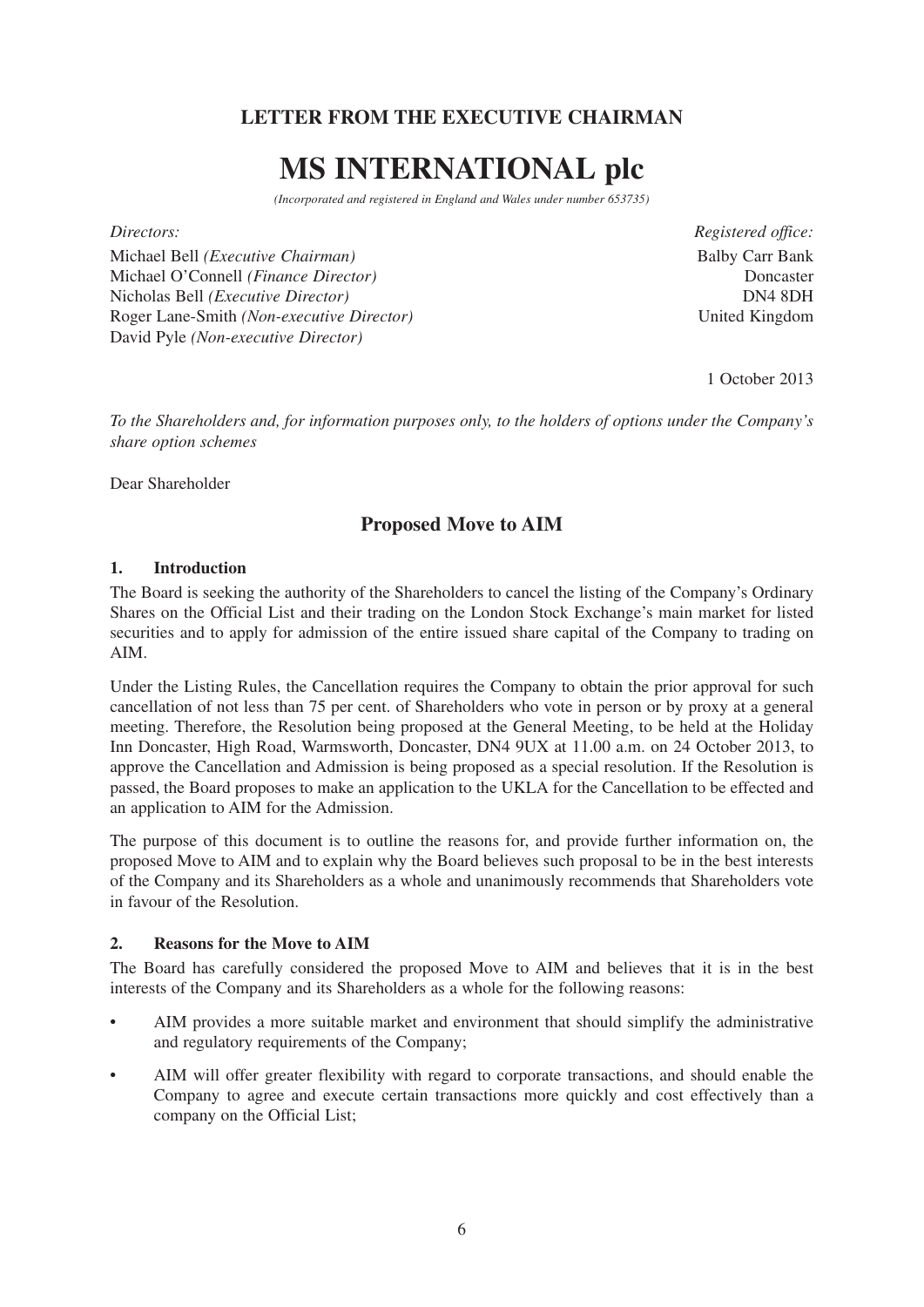- The Company should continue to appeal to institutional investors following the Move to AIM and in light of the possible tax benefits mentioned below, the Directors hope that being admitted to AIM will make the Company's shares more attractive to retail investors;
- Companies whose shares trade on AIM are deemed to be unlisted for the purposes of certain areas of UK taxation. Therefore, following the Move to AIM, individuals who hold Ordinary Shares may, after two years be eligible for certain inheritance tax benefits. Shareholders and prospective investors should consult their own professional advisers on whether an investment in an AIM securities is suitable for them, or whether the tax benefit referred to above is available to them (please see paragraph 6 below for further information);
- Since 5 August 2013, shares traded on AIM can be held in ISAs; and
- The UK government's proposed abolishment of stamp duty on shares traded on AIM in April 2014 should, if implemented, help increase liquidity in the trading of the Company's Ordinary Shares should the Move to AIM proceed.

### **3. Information on AIM**

AIM is the UK's leading stock market for smaller companies. Since AIM was established in 1995, more than 3,400 companies have been admitted to AIM and over £82 billion has been raised collectively. One of the perceived reasons for AIM's success has been its simplified regulatory environment which has been specifically designed for the needs of smaller and fast growing companies and is one of the reasons (along with the other reasons set out in paragraph 2 above) that the Directors believe the Move to AIM is in the best interests of the Company and its Shareholders as a whole.

Liquidity on AIM is currently provided by market makers who are member firms of the London Stock Exchange and are obliged to quote a share price for each company for which they make a market between 8.00 a.m. and 4.30 p.m. on Business Days.

The Move to AIM will not affect the way in which Shareholders buy or sell the Company's shares. Ordinary Shares that are held in uncertificated form will continue to be held and dealt through CREST. Share certificates representing those Ordinary Shares held in certificated form will continue to be valid and no new share certificates will be issued. While for the most part the obligations of a company whose shares are traded on AIM are largely similar to the Listing Rules and other rules that apply to companies whose shares are listed on the Official List, there are certain exceptions, including those referred to below:

- (a) Under the Listing Rules, a company is required to appoint a 'sponsor' for the purposes of certain corporate transactions, such as when undertaking a large transaction or capital raising. The responsibilities of the sponsor include providing assurance to the FCA when required that the responsibilities of the listed company have been met. Corporate transactions on the Official List often require approval of shareholders and the engagement of a sponsor to oversee the process and liaise with the UKLA. In particular, on a proposed acquisition, where the size of the target represents 25 per cent. or more of the listed company on the basis of certain comparative tests (for example, consideration for the acquisition as a percentage of market capitalisation of the listed company) a circular to shareholders is required explaining the transaction and seeking the consent of shareholders. For the Company, such transactions may result in significant additional complexity and larger transaction costs to meet the requirements of the Listing Rules and, therefore, prove prohibitive.
- (b) Under the AIM Rules, prior shareholder approval is required only for transactions with a much larger size threshold, being (1) reverse takeovers (being an acquisition or acquisitions in a twelve month period which either (a) exceed 100 per cent. on various size tests, such as the ratio of the transaction consideration as a percentage of the market capitalisation of the AIM company; or (b) result in a fundamental change in the Company's business, board or voting control) and (2)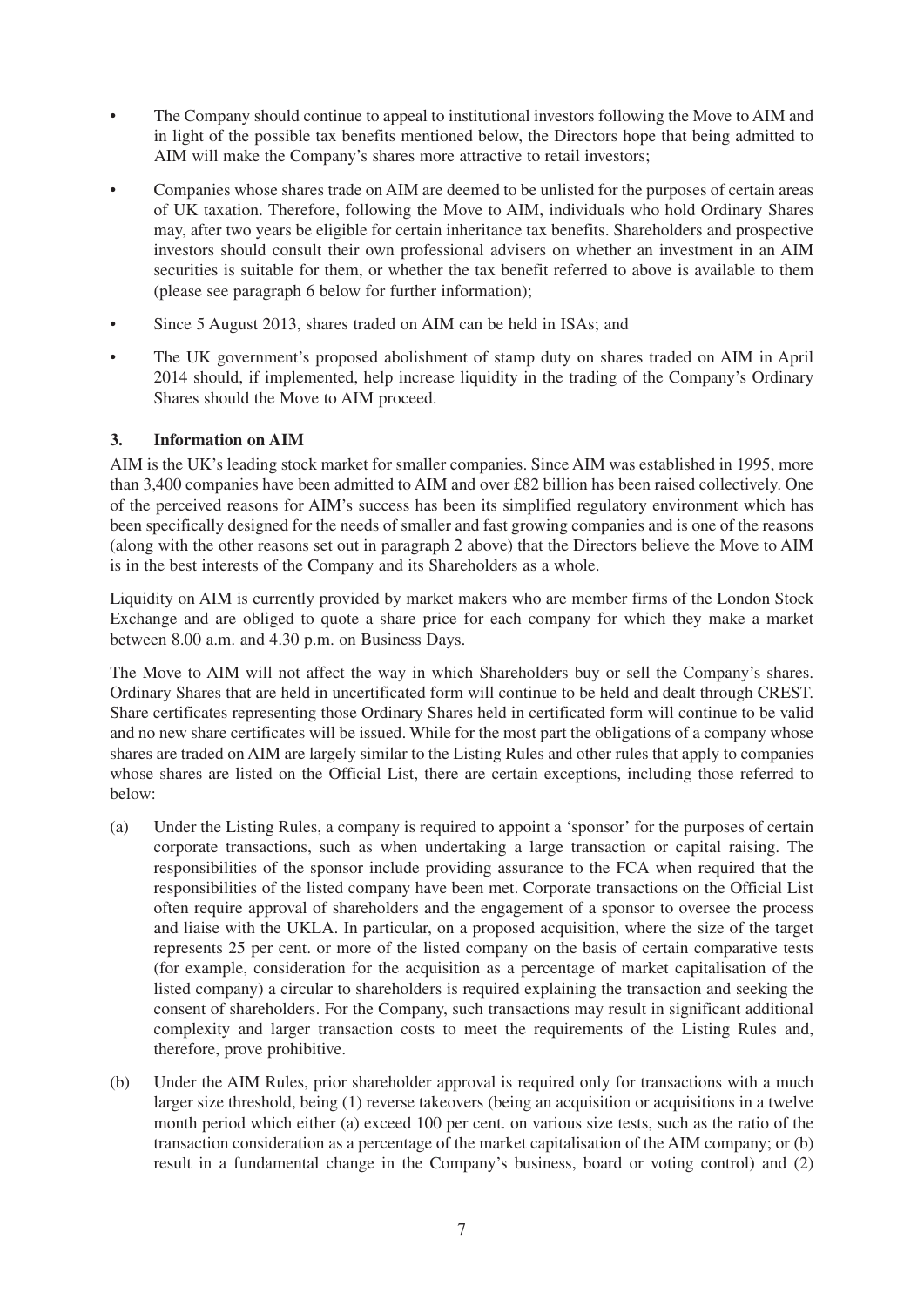disposals that result in a fundamental change of business (being disposals that exceed 75 per cent. of various size tests, such as the ratio of the transaction consideration as a percentage of the market capitalisation of the AIM company). Under the Listing Rules, a broader range of transactions require prior shareholder approval, including related party transactions.

- (c) The AIM Rules contain less stringent obligations with regard to a company's purchase of its own securities compared with the Listing Rules.
- (d) Under the AIM Rules, a nominated adviser is required to be engaged by the Company at all times and has ongoing responsibilities to both the Company and the London Stock Exchange. Conditional on Admission, the Company has appointed Shore Capital as its nominated adviser and broker.
- (e) There is no requirement under the AIM Rules for a prospectus or an admission document to be published for further issues of securities to investors, except when seeking admission for a new class of securities or as otherwise required by law.
- (f) Unlike the Listing Rules, the AIM Rules do not specify any required structures or discount limits in relation to further issues of securities.
- (g) Certain securities laws will no longer apply to the Company if Admission occurs. This is because AIM is not a regulated market for the purposes of the European Union's directives relating to its securities.
- (h) As a public limited company incorporated and registered in England, after Admission the Company will remain subject to the applicable provisions of the Companies Act 2006, the Financial Services and Markets Act 2000, the Prospectus Rules and the City Code on Takeovers and Mergers.
- (i) The Company is currently required to comply with the UK Corporate Governance Code. AIM companies are not required to comply with this code. If Admission occurs, the Company will have regard to the QCA guidelines on corporate governance and review its corporate governance procedures from time to time having regard to the size, nature and resources of the Company and ensure such procedures are appropriate.

The Board does not envisage that there will be any significant alteration to the standards of reporting and governance which the Company currently maintains. The Company will maintain its Audit and Remuneration Committees which will be subject to the same terms of reference.

It is emphasised that the Move to AIM will have no impact on the existing assets and liabilities of the Company and it will continue to have the same business and operations following Admission.

## **4. Risk factors relating to the Move to AIM**

Although the Company intends to apply for all of the Ordinary Shares to be admitted to trading on AIM following the Cancellation, there can be no assurance that an active or liquid trading market for the Ordinary Shares will develop or, if developed, that it will be maintained following Admission. AIM is a market designed primarily for emerging and smaller companies, to which a higher investment risk tends to be attached than for larger companies, and may not provide the liquidity normally associated with the Official List or some other stock exchanges.

AIM securities are not admitted to the Official List. The Ordinary Shares may, therefore, be more difficult to sell compared to the shares of companies listed on the Official List and their market prices may be subject to greater fluctuations than might otherwise be the case. Liquidity on AIM is currently provided by market makers who are member firms of the London Stock Exchange and are obliged to quote a share price for each company for which they make a market between 8:00 a.m. and 4:30 p.m. on Business Days. The Directors believe that AIM can provide a sufficiently liquid trading platform for shares.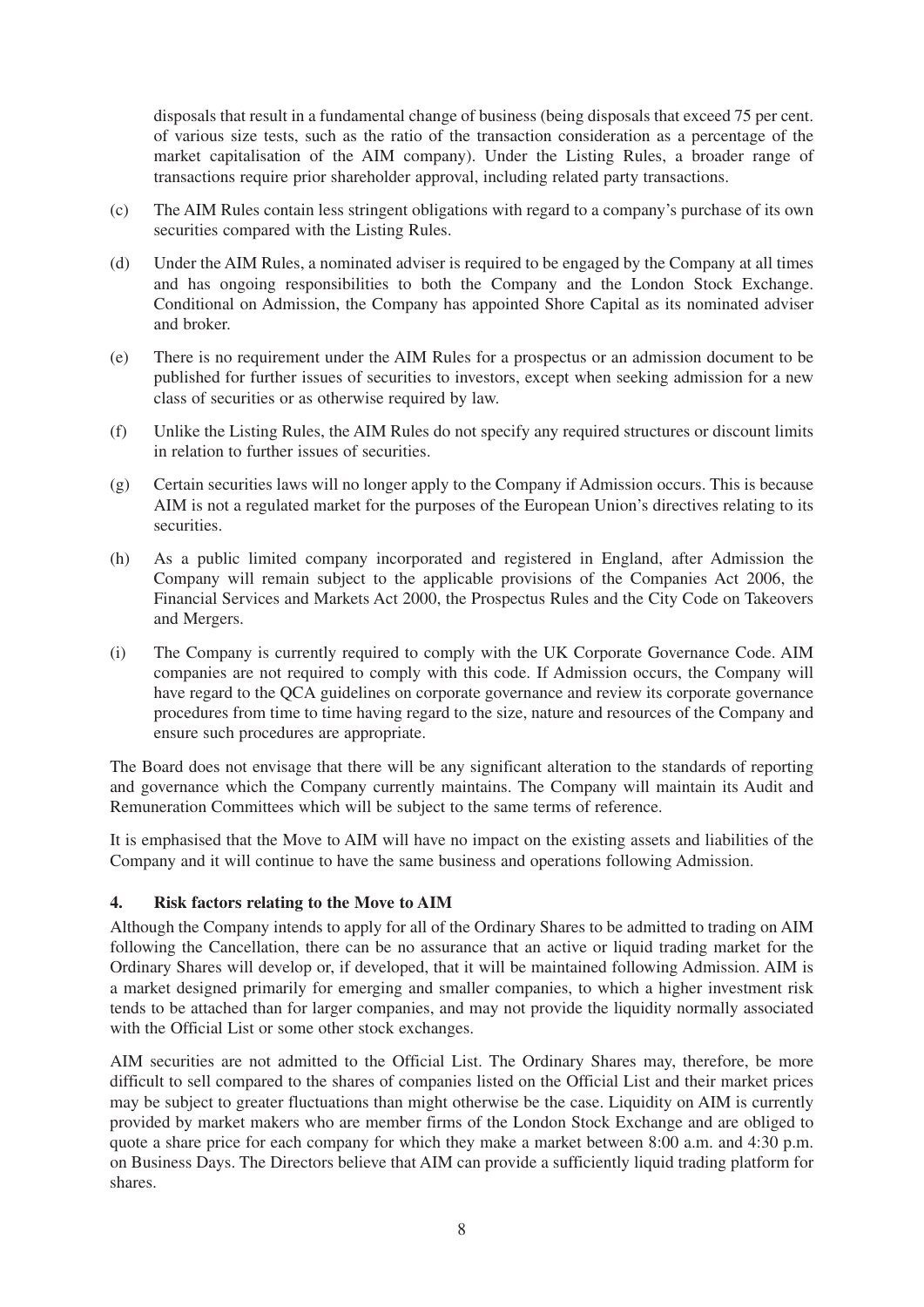Following Admission, the Company will be subject to the regulatory and disciplinary controls of the AIM Rules. While for the most part the obligations of a company whose shares are traded on AIM are similar to those of companies whose shares are listed on the Official List, Shareholders should note that the protections afforded to investors in AIM companies are less rigorous than those afforded to investors in companies listed on the Official List, including the differences between the obligations of a company whose shares are traded on AIM and a company whose shares are listed on the Official List set out in paragraph 3 of this document.

## **5. Details of the Move to AIM**

In order to effect the Move to AIM, the Company will require, *inter alia*, Shareholder approval of the Resolution at the General Meeting to be held at the Holiday Inn Doncaster, High Road, Warmsworth, Doncaster, DN4 9UX at 11.00 a.m. on 24 October 2013. The Notice of General Meeting at the end of this document sets out the terms of the Resolution which will be proposed at the General Meeting as a special resolution in order to approve the Cancellation and Admission. The Resolution is subject to approval being obtained from not less than 75 per cent. of Shareholders voting in person or by proxy and, if it is not passed, the Company will retain its premium listing on the Official List and its Ordinary Shares will remain traded on the Main Market.

Assuming the Resolution is passed, the Company will apply to cancel the listing of its Ordinary Shares on the Official List and to trading on the Main Market and will give 20 Business Day's notice of its intention to seek admission to trading on AIM under AIM's 'fast track procedure' for companies that have their securities traded on an AIM Designated Market (which includes the Official List).

It is expected that the last day of dealings in the Ordinary Shares on the Main Market will be 21 November 2013 and that cancellation of the listing of the Ordinary Shares on the Official List will take effect at 8.00 a.m. on 22 November 2013, being not less than 20 Business Days from the passing of the Resolution. Admission is expected to take place, and dealings in Ordinary Shares are expected to commence on AIM at 8.00 a.m. on 22 November 2013.

## **6. Taxation**

Shareholders and prospective investors should consult their own professional advisers on whether an investment in an AIM security is suitable for them. Companies whose shares trade on AIM are deemed to be unlisted for the purposes of certain areas of UK taxation. Following the Move to AIM, individuals who hold Ordinary Shares may, after two years, therefore be eligible for certain inheritance tax benefits, such as inheritance tax business property relief. Shareholders and prospective investors should also note that, since 5 August 2013 shares traded on AIM can be held in ISAs.

The comments on the tax implications described in this Document are based on the Directors' current understanding of tax law and practice, are not tailored to any individual circumstances and are primarily directed at individuals who are UK resident and domiciled. Tax rules can change and the precise tax implications for you will depend on your particular circumstances. If you are in any doubt as to your tax position, you should consult your own independent professional adviser.

## **7. Action to be taken**

A Form of Proxy for use at the General Meeting accompanies this document. Whether or not you propose to attend the General Meeting in person, it is important that you complete and sign the Form of Proxy in accordance with the instructions printed on it and return it to the Registrar, Capita Asset Services at The Proxy Department, The Registry, 34 Beckenham Road, Beckenham, Kent, BR3 4TU as soon as possible and, in any event, so as to be received not later than 11.00 a.m. on 22 October 2013. The completion of a Form of Proxy will not preclude you from attending the General Meeting and voting in person, if you so wish.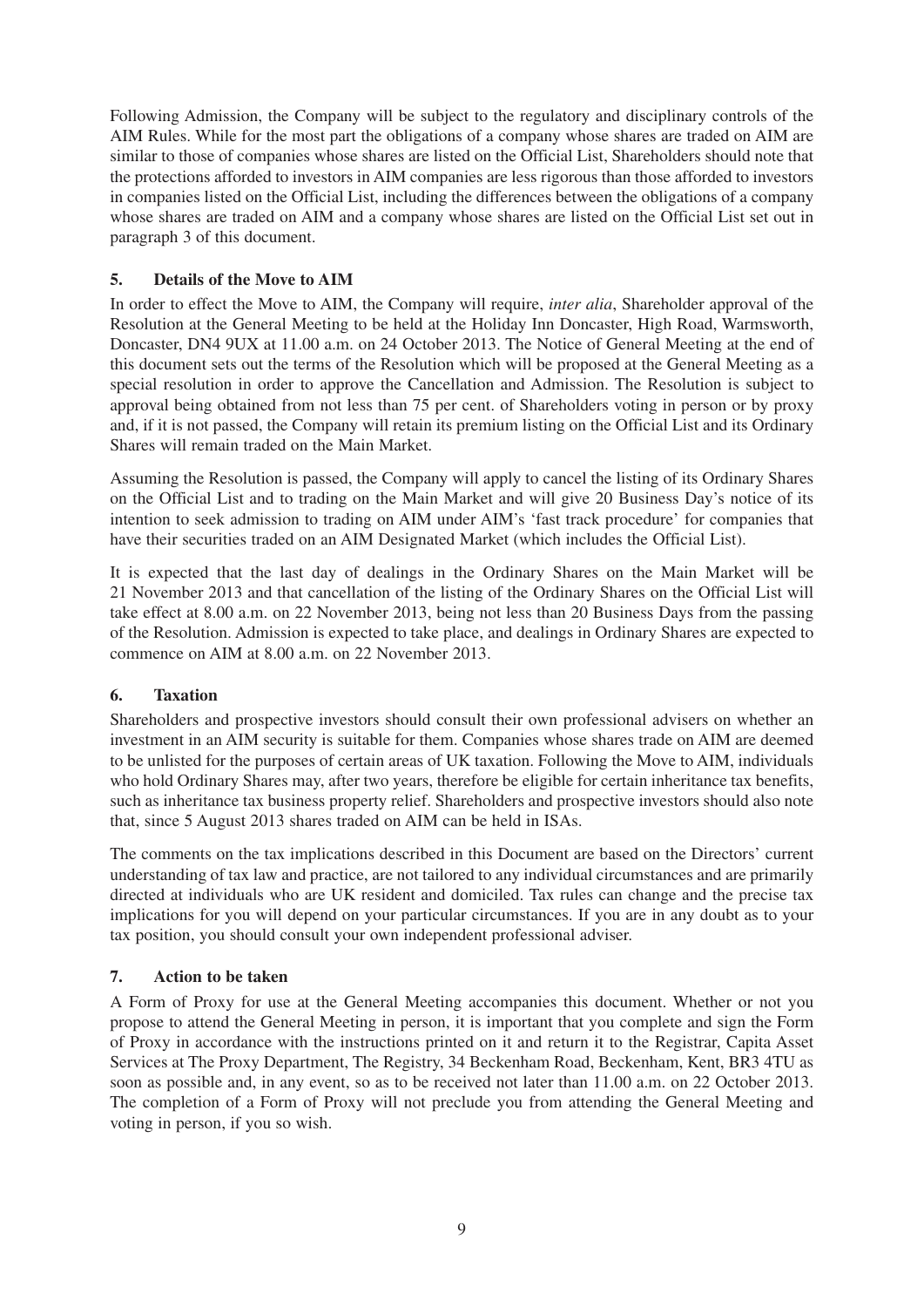### **8. Current trading**

The Company continues to trade well in both its 'Forgings' and 'Petrol Station Superstructures' divisions and prospects for their revenue growth remains favourable. However, as the Company has alluded to in recent statements, much of the global defence sector remains characterised by persisting procurement budget constraints and prevailing uncertainties. Whilst our 'Defence' division has a substantial order book for delivery in future years and a considerable pipeline of un-awarded new business prospects, the delay in such prospects becoming confirmed orders, means the Company expects its revenue for the first half year and the year as a whole to be less than that reported last year. Furthermore, given the highly operationally geared nature of the 'Defence' division, the Board expects the Company's profits before tax to be appreciably less in both instances than that reported last year.

The balance sheet remains robust with substantial net cash and short term deposits. In the light of this and the Directors' confidence in the Company's future business prospects, the Board will seek to maintain the dividend for the year.

### **9. Irrevocable undertakings**

The Directors have received irrevocable undertakings to vote in favour of the Resolution from Shareholders holding in aggregate 72.2 per cent. of the existing issued Ordinary Shares (excluding those Ordinary Shares held in treasury) as at 30 September 2013, being the last practicable day before the publication of this document.

#### **10. Recommendation**

The Board considers that the Move to AIM is in the best interests of the Company and Shareholders as a whole. Accordingly, the Board unanimously recommends that Shareholders vote in favour of the Resolution set out in the Notice, as the Directors intend to do in respect of their own beneficial holdings amounting to, in aggregate, 8,328,123 Ordinary Shares representing approximately 45.9 per cent. of the existing issued Ordinary Shares (excluding those Ordinary Shares held in treasury) as at 30 September 2013, being the last practicable day before the publication of this document.

Yours faithfully

**Michael Bell** *Executive Chairman*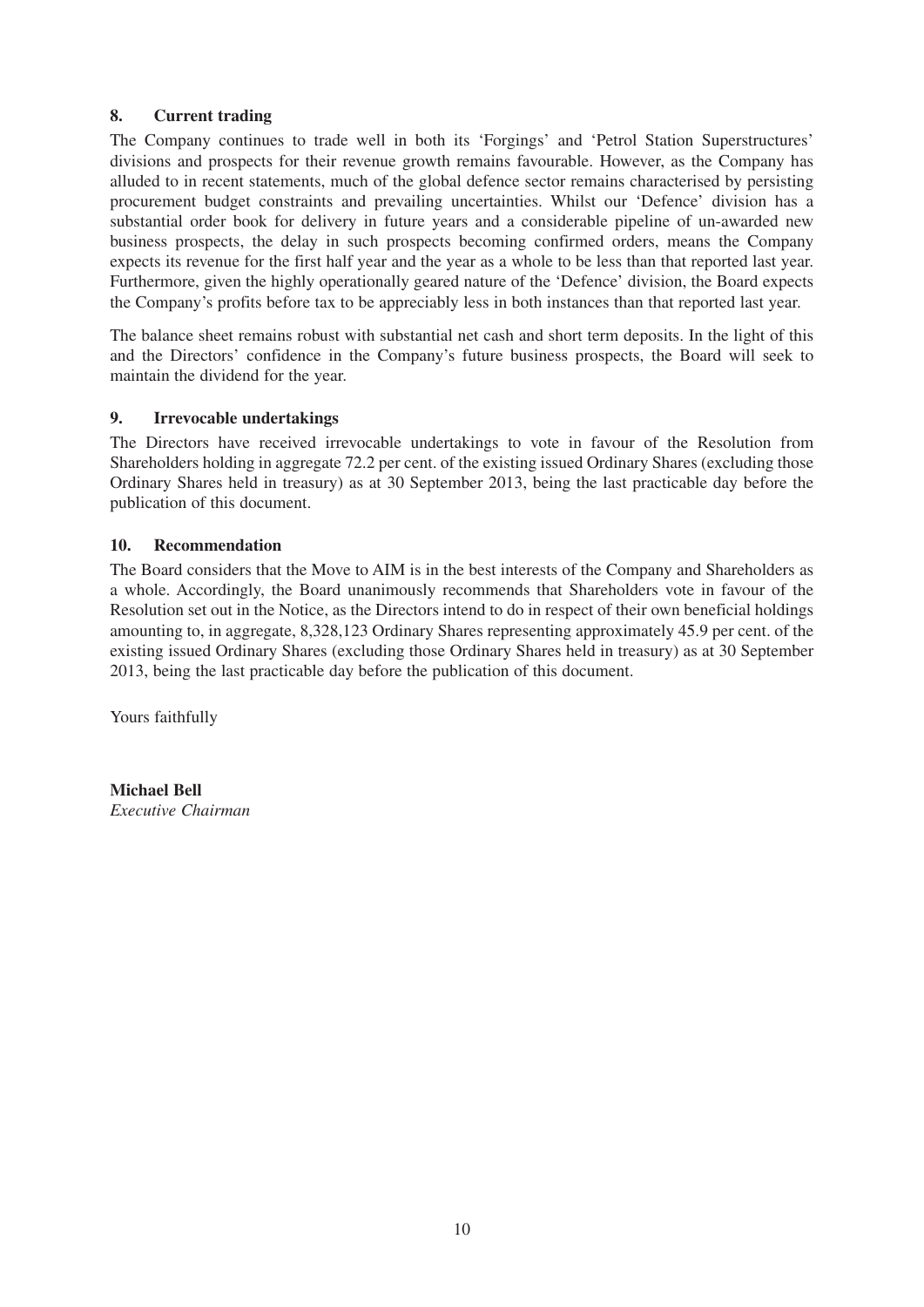# **MS INTERNATIONAL plc**

## **NOTICE OF GENERAL MEETING**

**Notice is given** that a general meeting of MS INTERNATIONAL plc ("**Company**") will be held at the Holiday Inn Doncaster, High Road, Warmsworth, Doncaster, DN4 9UX on 24 October 2013 at 11.00 a.m. for the purposes of considering and, if thought fit, passing the following resolution which will be proposed as a special resolution.

### **SPECIAL RESOLUTION**

That the listing of the ordinary shares of 10 pence each in the capital of the Company on the premium segment of the official list of the UK Listing Authority and admission to trading on the London Stock Exchange's main market for listed securities be cancelled and application be made for admission of the said shares to trading on AIM and the directors of the Company be and are hereby authorised to do and/or procure to be done all such acts and/or things as they may consider necessary or desirable in connection therewith.

By order of the Board

**David Kirkup** *Secretary*

1 October 2013

**Registered office:** Balby Carr Bank Doncaster DN4 8DH United Kingdom

**Registered in England and Wales No.** 653735